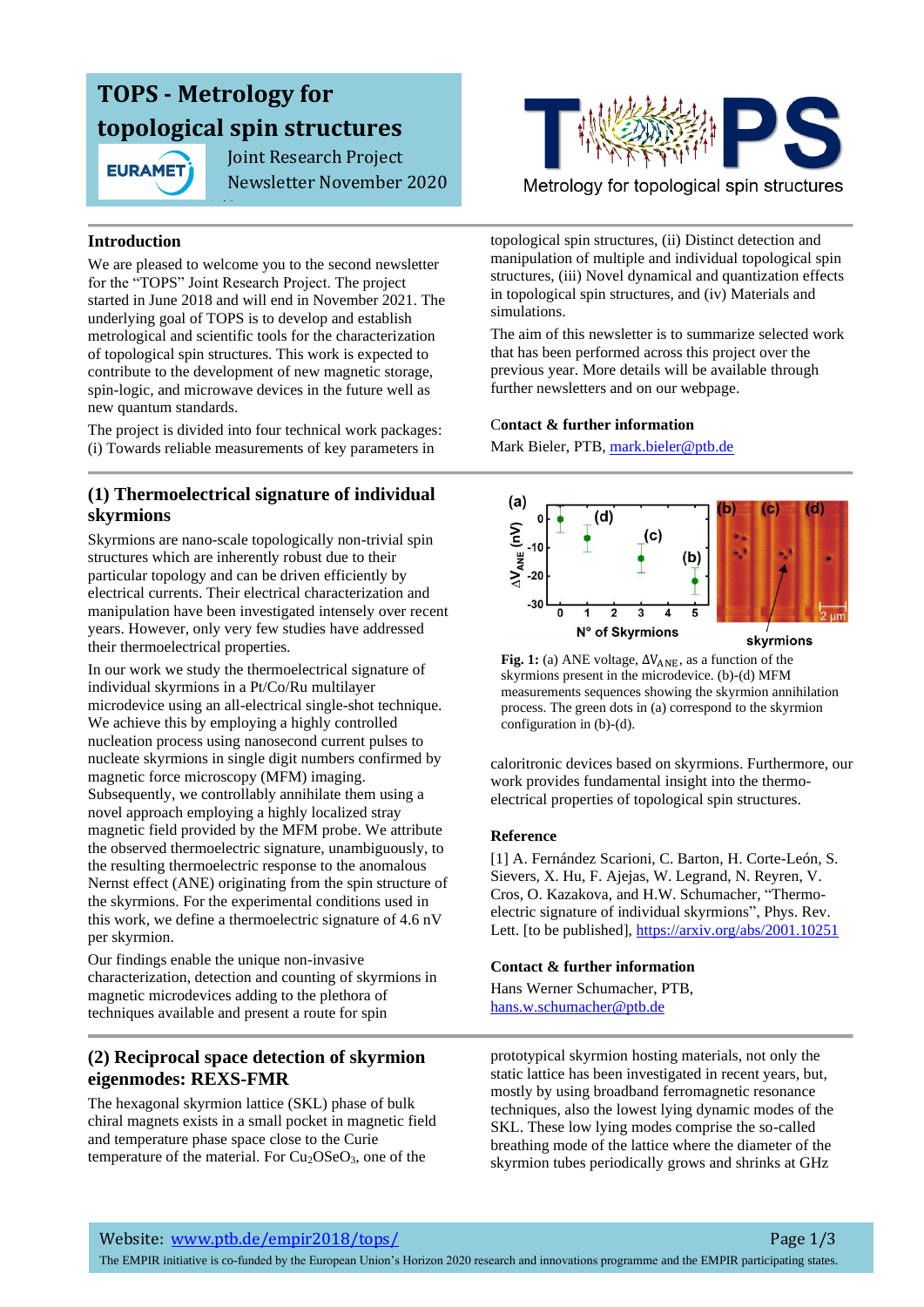# **TOPS - Metrology for topological spin structures**

2/3

**EURAMET** 

 Joint Research Project Newsletter November 2020



#### B Reciprocal space C  $10^{-13} 10^{-12} 10^{-11} 10^{-10}$  $[001]$ near  $G_{hkl} = (001)$  $I($ arb.u.) Diode position  $z_d$  (mm)<br> $\frac{1}{c}$ <br>o<br>o<br>o<br>o  $0.5$ 56 K 44 m  $H_{\text{ext}}$  || [001]  $(0 - q_h 1)$  $0 - a$  $X-ra$  $(0 q_h 1)$ Skyrmion lattice  $m_z$ 50  $51$  $52$ Sample angle  $\omega$  (°) D LT-skyrmion phase FC → Frozen skyrmions Е  $10^{-13}$   $10^{-12}$   $10^{-11}$   $10^{-10}$  $10^{-13}10^{-12}10^{-11}10^{-10}$  $I(\text{arb.u.})$  $\P I$ (arb.u.) 30 K 44 m  $H_{\text{ext}}$  || [001] 10K65mT  $H_{ext}$  [001] Diode position  $z_d$  (mm)  $0.5$ **SANS** data  $\odot$ Chacon et al.  $[010]$  $\otimes H_{\rm ext}$  $0<sub>01</sub>$  $Q_{y} (A^{-1})$  $00I$  $\overline{0}$  $\Omega$  $-0.01$  $60 \text{ mT}$  $-0.5$  $-0.01$  $\overline{\mathfrak{o}}$  $0.01$  $Q_{x}$   $(\lambda^{-1})$ 50 51<br>Sample angle  $\omega$  (°) 50 51<br>Sample angle  $\omega$  (°) 52

**Fig. 2:** Reciprocal space maps of skyrmion and LT-skyrmion phase. **(A)**  Sample geometry and indicated skyrmion lattice. **(B)** Reciprocal space near (001) with imposed skyrmion *q*h-vectors. **(C)**  Experimental reciprocal space map obtained by REXS for skyrmion phase and **(D)** field-cooled skyrmion phase. **(E)**  Experimental reciprocal space map of LTskyrmion phase and SANS data for comparison. The SANS data in (E) is taken from A. Chacon et al. *Nat. Phys.* **14,** 936 (2018).

the intensity of the Bragg peak and of peaks corresponding to the various

frequencies, and the two gyrating modes, the counterclockwise and clockwise modes, where the tubes rotate around the tube centre. For typical field values in the SKL pocket, the frequencies lie between 1 and 5 GHz. In the same frequency range, the modes of the helical and conical phases can be found. However, in broadband FMR experiments an unambiguous assignment of the modes is only possible with the help of micromagnetic simulations.

In recent experiments we could show that it is possible to identify the modes in the various phases in reciprocal space [1]. We used magnetic resonant elastic X-ray scattering at the VEKMAG end station at the Bessy II synchrotron, Berlin, to map out the various phases in reciprocal space. Some example reciprocal space maps in the SKL phases are shown in the Fig. 2. We then recorded

### **(3) Diameter-independent skyrmion Hall angle observed in chiral magnetic multilayers**

The topology of magnetic skyrmions, which originates in their chiral domain wall winding, governs their unique response to a motion-inducing force. When subjected to an electrical current that applies such a force by means of a spin-orbit torque, the chiral winding of the spin texture leads to a deflection of the skyrmion trajectory.

non-collinear phases of  $Cu<sub>2</sub>OSeO<sub>3</sub>$  as a function of magnetic field at a fixed excitation frequency and were able to unambiguously resolve the excitations of this chiral magnet.

### **Reference**

S. Pöllath, A. Aqeel, A. Bauer, C. Luo, H. Ryll, F. Radu, C. Pfleiderer, G. Woltersdorf, and C.H. Back, Ferromagnetic Resonance with Magnetic Phase Selectivity by Means of Resonant Elastic X-Ray Scattering on a Chiral Magnet, Phys. Rev. Lett. 123, 167201 (2019),<https://arxiv.org/abs/1909.08293>

### **Contact & further information**

Christian Back, TU München, [christian.back@tum.de](mailto:christian.back@tum.de)

The deflection can be characterised by an angle with respect to the applied force direction, known as the skyrmion Hall angle. This skyrmion Hall angle is predicted to be skyrmion diameter-dependent within a Thiele model that treats the skyrmion as a rigid particlelike object moving in a flat energy landscape.

We studied skyrmions in Pt/CoB/Ir multilayers by means of scanning transmission x-ray microscopy at the PolLux

The EMPIR initiative is co-funded by the European Union's Horizon 2020 research and innovations programme and the EMPIR participating states.